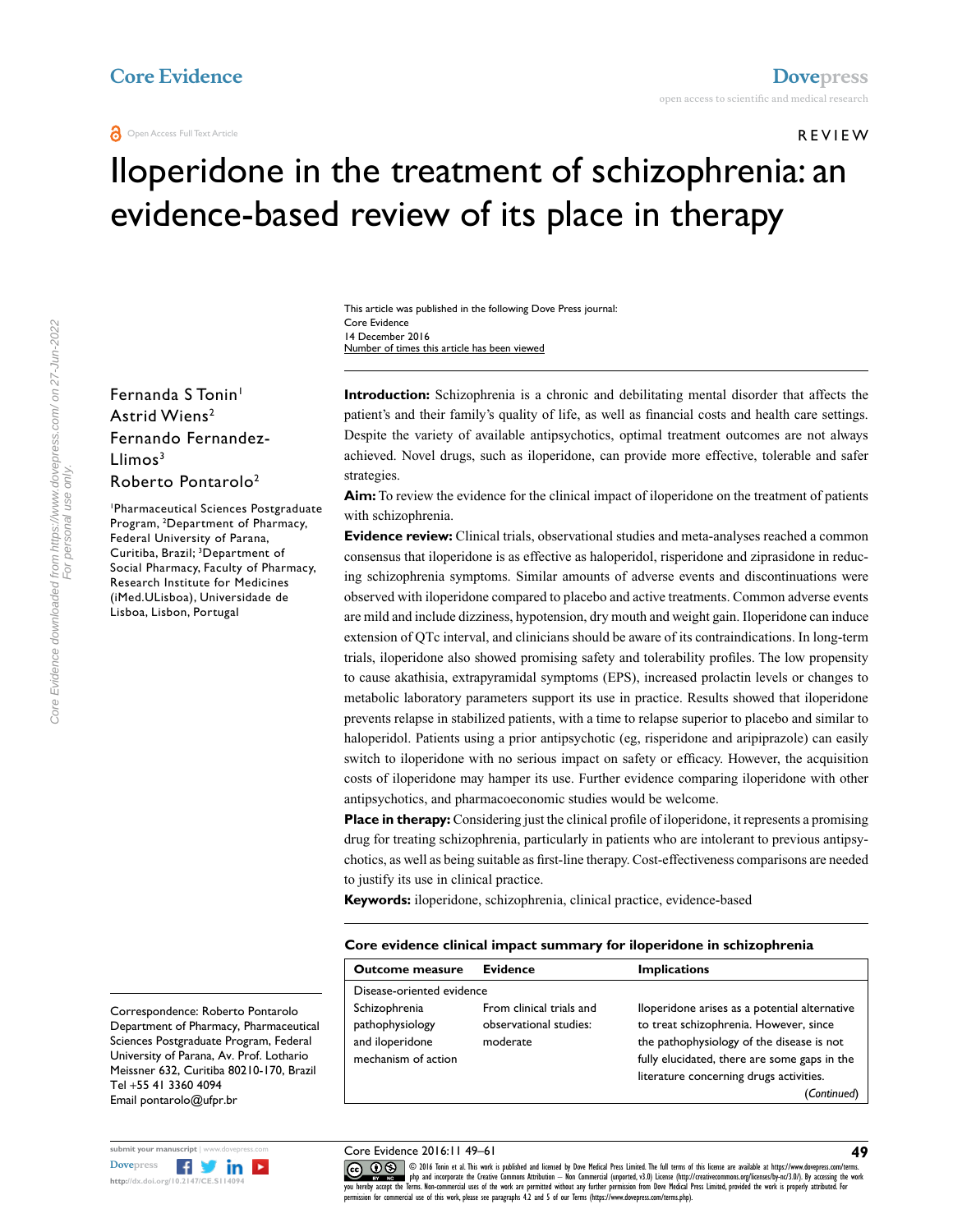| (Continued)               |                           |                                                           |
|---------------------------|---------------------------|-----------------------------------------------------------|
| Outcome measure           | <b>Evidence</b>           | <b>Implications</b>                                       |
| lloperidone as            | From clinical trials,     | lloperidone is an optimal alternative                     |
| therapeutic choice        | observational studies and | as monotherapy for the treatment of                       |
|                           | meta-analyses: clear      | schizophrenia, due its proven efficacy                    |
|                           |                           | and promising safety profile, particularly                |
|                           |                           | for patients who are intolerant to prior                  |
|                           |                           | treatments.                                               |
| Patient-oriented evidence |                           |                                                           |
| Reduction in              | From clinical trials and  | lloperidone was more effective than                       |
| positive and negative     | meta-analyses: clear      | placebo and similar to haloperidol,                       |
| symptoms: acute           |                           | risperidone and ziprasidone in several                    |
| efficacy                  |                           | psychometric scales and in symptoms                       |
|                           |                           | assessment.                                               |
| Maintenance of            | From clinical long-term   | lloperidone proved to have long-term                      |
| effectiveness and         | trials: clear             | efficacy and favorable safety profile                     |
| safety                    |                           | compared to placebo and haloperidol.                      |
| Prevention of relapse     | From clinical trials:     | Few studies have evaluated this outcome.                  |
| in stabilized patients    | moderate                  | lloperidone is better than placebo and                    |
|                           |                           | equivalent to haloperidol in time to relapse.             |
| Adverse events            | From clinical trials,     | lloperidone is an alternative to avoid                    |
|                           | observational studies and | elevation in EPS and prolactin levels.                    |
|                           | meta-analyses: clear      | The incidence of weight gain and other                    |
|                           |                           | side effects (dizziness, orthostatic                      |
|                           |                           | hypotension, dry mouth, sedation,                         |
|                           |                           | extension of QTc interval) are common                     |
|                           |                           | but can be prevented by drug titration and<br>monitoring. |
| Adherence with            | From clinical trials.     | Some patients may discontinue treatment                   |
| treatment                 | observational studies and | due to adverse events or inefficacy.                      |
|                           | meta-analyses: moderate   | However, drugs seem to be well tolerated                  |
|                           |                           | among patients, especially for long periods.              |
| <b>Effectiveness in</b>   | From clinical trials:     | Clozapine remains the therapeutic option                  |
| treatment-resistant       | insufficient              | for treating resistant schizophrenia.                     |
| schizophrenia             |                           |                                                           |
| Economic evidence         |                           |                                                           |
|                           | Pharmacoeconomic          | No formal cost-effectiveness analysis has                 |
|                           | studies: insufficient     | been conducted.                                           |

### **Scope, aim and objectives**

Iloperidone (Fanapt®, Zomaril®) is an atypical antipsychotic, whose primary mechanism of action is the antagonism of certain receptors, such as dopamine D2 and serotonin 5-hydroxytryptamine (5HT) receptor 2A. Iloperidone was recently approved in the US for treating schizophrenia, became available in the market from early 2010, and is currently under evaluation for approval in Europe. This antipsychotic is being promoted due to its promising efficacy and safety profile compared to other therapeutic options available worldwide. The choice of a specific drug should be based on individual preference, prior treatment response, clinical risk factors and adherence history.

Since there are some published studies that assessed potential effects of iloperidone in patients with schizophrenia,

it is valuable to gather all available information to provide a broader view over this topic, thus increasing the precision estimate of results and contributing toward clinical decision-making.

The objective of this review was to assess the impact of iloperidone on the treatment of schizophrenia and establish, where possible, its place in therapy, highlighting the advantages and disadvantages of this drug for clinical practice.

### **Methods**

# Search and eligibility criteria of studies for clinical and economic evidence

A systematic review was performed according to PRISMA (Preferred Reporting Items for Systematic Reviews and Meta-Analyses) and Cochrane Collaboration recommendations.<sup>1,2</sup>

**50**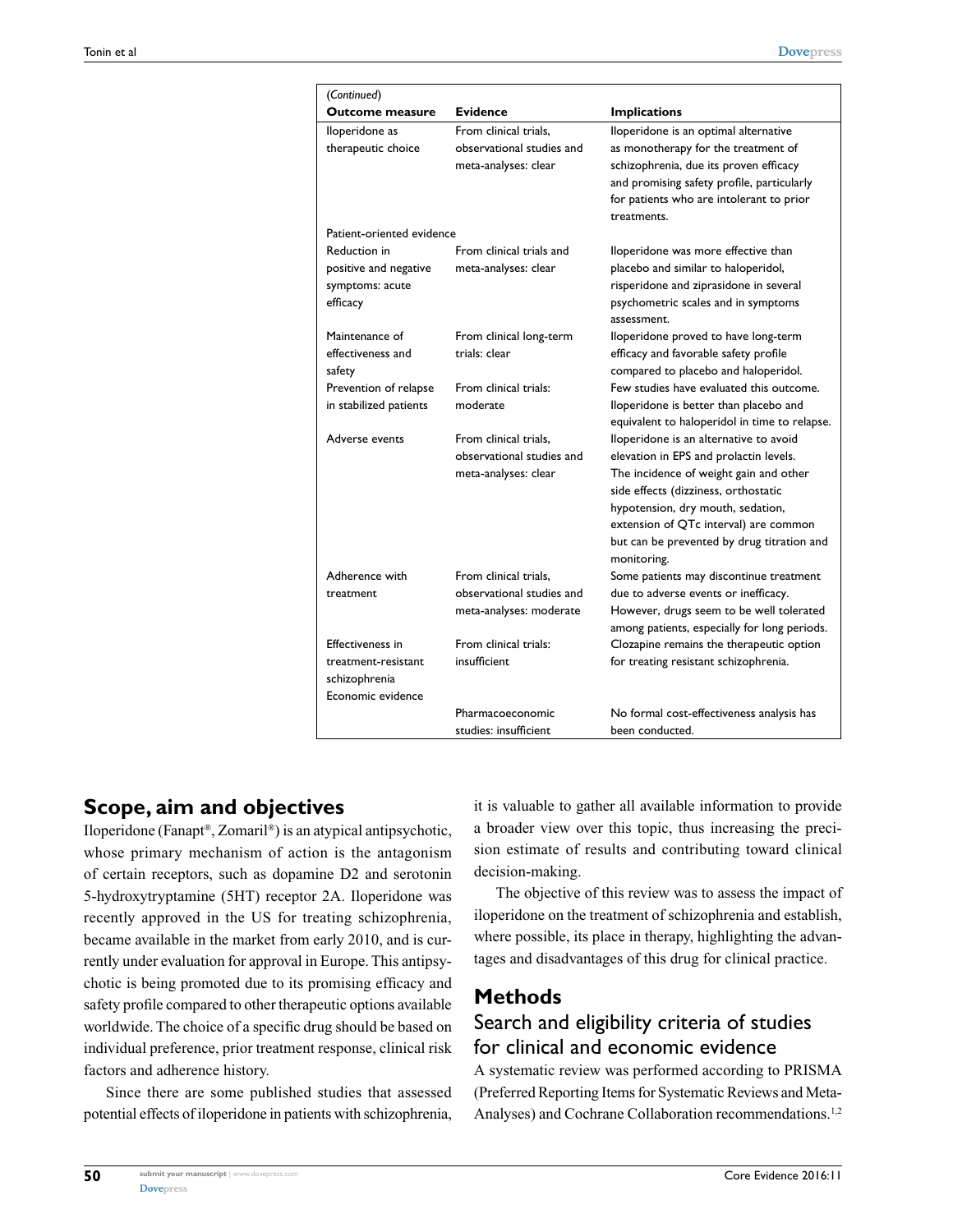

**Figure 1** Flowchart of the systematic review process and final included studies. **Abbreviation:** RCTs, randomized controlled trials.

Two reviewers performed all steps individually before reaching a consensus (FST and AW). Discrepancies were decided by a third author (FFL). We searched for articles in the following electronic databases without limits for time frame or language (updated in September 2016):

- PubMed,<www.ncbi.nlm.gov>
- Scopus, <www.scopus.com>
- Web of Science, www.webofscience.com Additional sources and the reference lists of the included studies were also consulted:
- National Institute for Health and Clinical Excellence (NICE),<www.nice.org.uk>
- Database of Abstracts of Reviews of Effects (DARE), National Health Service (NHS) Economic Evaluation Database (NHSEED), Health Technology Assessment (HTA),<www.york.ac.uk/inst/crd/darehp.htm>
- Clinical trial registries,<www.clinicaltrials.gov>

The following search terms were employed, together with Boolean operators AND or OR: iloperidone; Fanapt; Zomaril; HP-873; schizophrenia, schizophrenic\*; dementia. We included studies assessing the drug intervention iloperidone alone or in combination with other pharmacological or nonpharmacological interventions, regardless of dosage, in patients diagnosed with any stage of schizophrenia and/or related psychiatric disorders (no restriction of gender or age). For clinical evidence on the health-related outcomes of iloperidone, we primarily considered two types of studies: experimental trials (randomized clinical trials [RCTs] and extension studies) and observational studies (eg, case report and case series). Collected data were related to efficacy/ effectiveness of iloperidone (eg, drug response, psychometric scales assessment), its tolerability and safety-related outcomes (eg, adverse events). The flowchart of the systematic review process (records identified, included and excluded registers and reasons for exclusions) is shown in Figure 1.

### **Results** Overview of the disease

Schizophrenia is a chronic, debilitating and complex mental disorder with a heterogeneous and multifactorial pattern caused by different genetic, epigenetic, developmental and environmental risk factors. There are challenges to fully understand the causes and pathogenesis of this disorder and to develop new, effective and acceptable treatments.<sup>3,4</sup>

Psychosis corresponds to the most familiar cluster of the positive symptoms of schizophrenia, which may include hallucinations, delusions and thought or movement disorders. The positive symptoms tend to relapse and remit, although some patients have residual long-term psychotic symptoms.<sup>5,6</sup> Negative symptoms are associated with disruptions to normal emotions and behaviors (eg, flat affect and poverty of speech). These symptoms are harder to recognize as part of the disorder and can be mistaken for depression or other conditions.3,5,7 For some people, cognitive symptoms may appear as poor executive functioning, difficulty focusing and problems with working memory. $8-10$ 

Diagnosis of schizophrenia usually occurs in young adults, based on symptoms outlined in the *Diagnostic and Statistical Manual of Mental Disorders* (DSM-V), and is not usually associated with laboratory results.7,8 To meet the criteria for diagnosis, the patient must have experienced at least two of the positive and/or negative symptoms, with at least one of the symptoms being delusions, hallucinations or disorganized speech. Continuous signs of the disturbance must persist for at least 6 months to be associated with marked impairment of functioning and not be better explained by another clinical condition. Early diagnosis is important to reduce the risk of a full-blown episode already in a premorbid stage or the risk of an impending relapse. $3,6,7$ 

The median incidence of schizophrenia in general population is  $\sim$ 1%, with 15.2 per 100,000 persons affected.<sup>11,12</sup> This disorder affects both genders equally, despite being prone to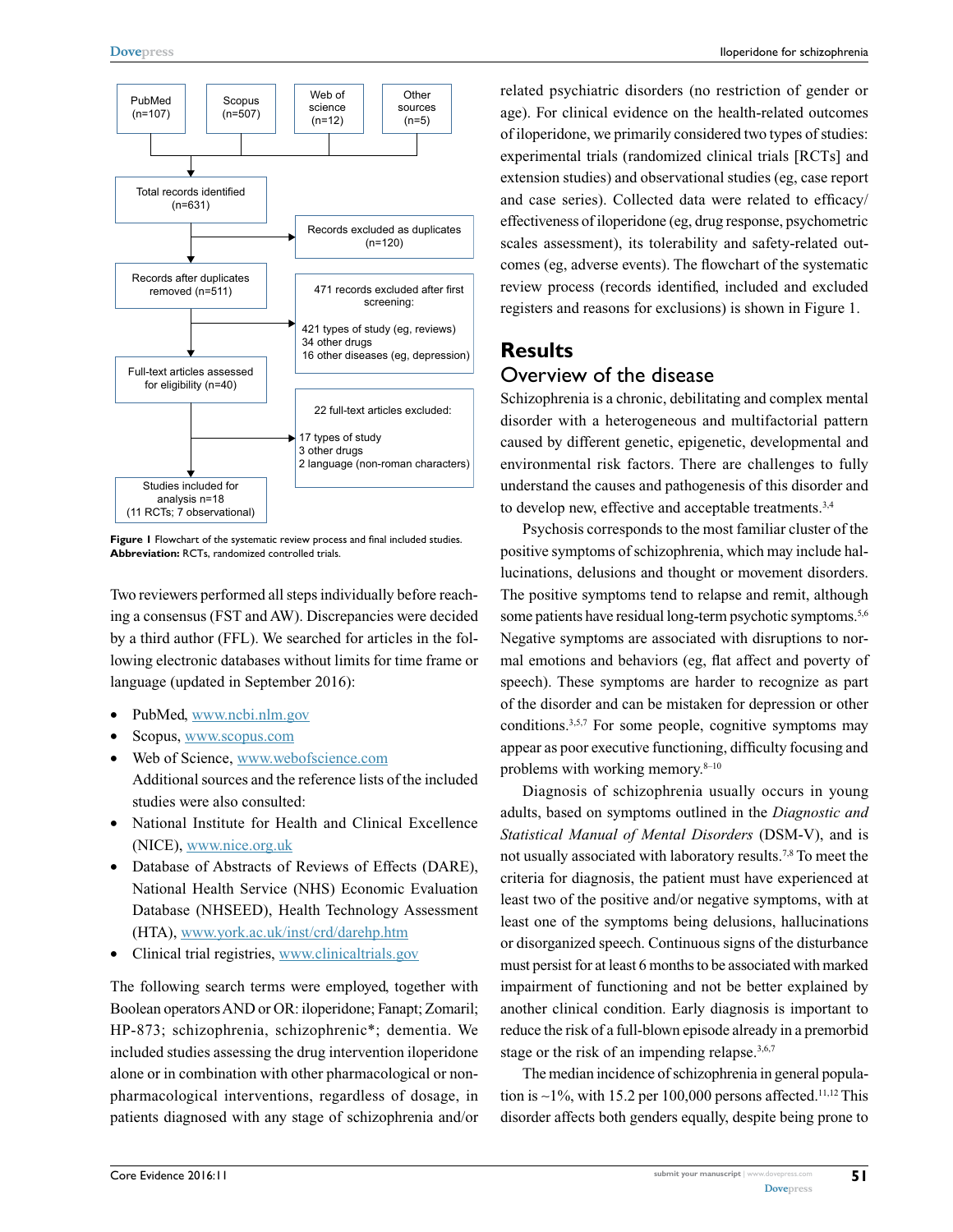occur earlier in men, and the effects can be long term and pervasive, with relapse being common. Although some variation by race or ethnicity has been reported, no racial differences in the prevalence of schizophrenia have been positively identified.12,13 The first episode of psychosis usually occurs in late adolescence or early adulthood, but it is frequently preceded by a prodromal phase or a so-called at-risk mental state.<sup>4,13</sup>

Worldwide, schizophrenia falls into the top 10 medical disorders causing disability, and, apart from personal distress, this disease has a huge socioeconomic burden, especially in terms of indirect costs, such as social support.3,12,14 In the US, the economic burden of schizophrenia was estimated at \$155.7 billion in 2013 (\$134.4 billion–\$174.3 billion based on sensitivity analyses) and included excess direct health care costs of \$37.7 billion (24%), direct non-health care costs of \$9.3 billion (6%) and indirect costs of \$117.3 billion (76%).<sup>15</sup> In England, schizophrenia costs £11.8 billion per year, with around a third of this figure accounted for by direct expenditure on health and social care.<sup>4</sup>

Anatomic, neurotransmitter and immune system abnormalities have been implicated in the pathophysiology of schizophrenia. It seems that disruption of brain development is caused by genetic or environmental factors, or both.<sup>6,16</sup> Dysfunction of dopaminergic neurotransmission contributes to the genesis of positive symptoms, but other evidence highlights widespread and variable involvement of other brain areas and circuits. Disturbances of synaptic function might underlie abnormalities of neuronal connectivity, but the precise nature, location and timing of these events are uncertain.17,18 The first clearly effective antipsychotic drugs, chlorpromazine and reserpine, were structurally different from each other, but they shared antidopaminergic properties. However, hypodopaminergic and hyperdopaminergic activities in the mesolimbic and mesocortical systems – leading, respectively, to negative and positive symptoms – may coexist. Moreover, newer antipsychotic drugs are able to block both dopamine D2 and serotonin (5HT) receptors. Clozapine is probably the most effective drug and is a particularly weak dopamine D2 antagonist. Thus, other neurotransmitters, such as norepinephrine, serotonin and gamma-aminobutyric acid (GABA), are involved. Some studies focused on the *N*-methyl-D-aspartate (NMDA) subclass of glutamate receptors, since its antagonism can lead to psychotic symptoms. $17-20$ Some neuroimaging studies show differences in some areas between the brains of those with schizophrenia and those without the disease (eg, decrease of volume of temporal and hippocampus areas; abnormalities in neocortical and limbic regions).21–23 Other, not mutually exclusive, theories include a deficit in myelin or white matter, association with cannabis use and genetic evidence of susceptibility genes.<sup>24–27</sup> Furthermore, immune function is disturbed in schizophrenia, which may result in overexpression of inflammatory cytokines and subsequent alteration of brain structure and function. Inflammation might be related to both psychopathology and other disturbances in patients with schizophrenia, since insulin resistance and metabolic alterations are common in these patients.20,28,29 Schizophrenia is also correlated with poor physical health, including higher rates of obesity, diabetes, hypertension and cardiovascular disease.<sup>16,30</sup>

At present, treatment of schizophrenia mainly consists of a combination of medical, psychological and psychosocial strategies; however, a pressing need for more effective treatments and delivery of services still exists.4,7 Antipsychotic medications, also known as neuroleptics or major tranquilizers, reduce the positive symptoms of schizophrenia and prevent relapses. Conventional or first-generation antipsychotics (FGAs) are primarily D2 blockers (eg, haloperidol and chlorpromazine) and have long been used to treat positive symptoms. However, they are usually associated with several adverse events, such as higher rates of extrapyramidal symptoms (EPS), namely, dystonia, parkinsonism, akathisia, sedation and anticholinergic side effects. Atypical or secondgeneration antipsychotics (SGAs) bind primarily, to different degrees, to both the D2 receptor and the 5HT2A receptor and may act at other receptors.5,9,10,31 A range of SGAs, including risperidone, olanzapine, aripiprazole, quetiapine and ziprasidone, are available worldwide.<sup>32-35</sup>

Efficacy for negative, depressive and cognitive symptoms appears to be determined by the extent to which the drug may improve these other domains or exacerbate EPS and anticholinergic effects. In contrast to their broadly similar efficacy, antipsychotics differ markedly in their propensity to cause various adverse effects.34,36 Although SGAs have generally been believed to be associated with a lower risk of EPS but a higher risk of metabolic adverse effects (eg, weight gain), the substantial variation in these and other side effects among agents within both classes indicates that it is not clinically useful to make a categorical distinction between FGAs and SGAs. Both classes of drugs can lead to hyperprolactinemia, orthostatic hypotension, gastrointestinal distress and blood dyscrasias. Thus, choice of antipsychotic medication should be based on individual preference, prior treatment response, risk factors and adherence history.34,36–38 Furthermore, the control of the disease is often incomplete, and some 20–30% of patients are considered refractory (not responsive to at least two different treatments). Despite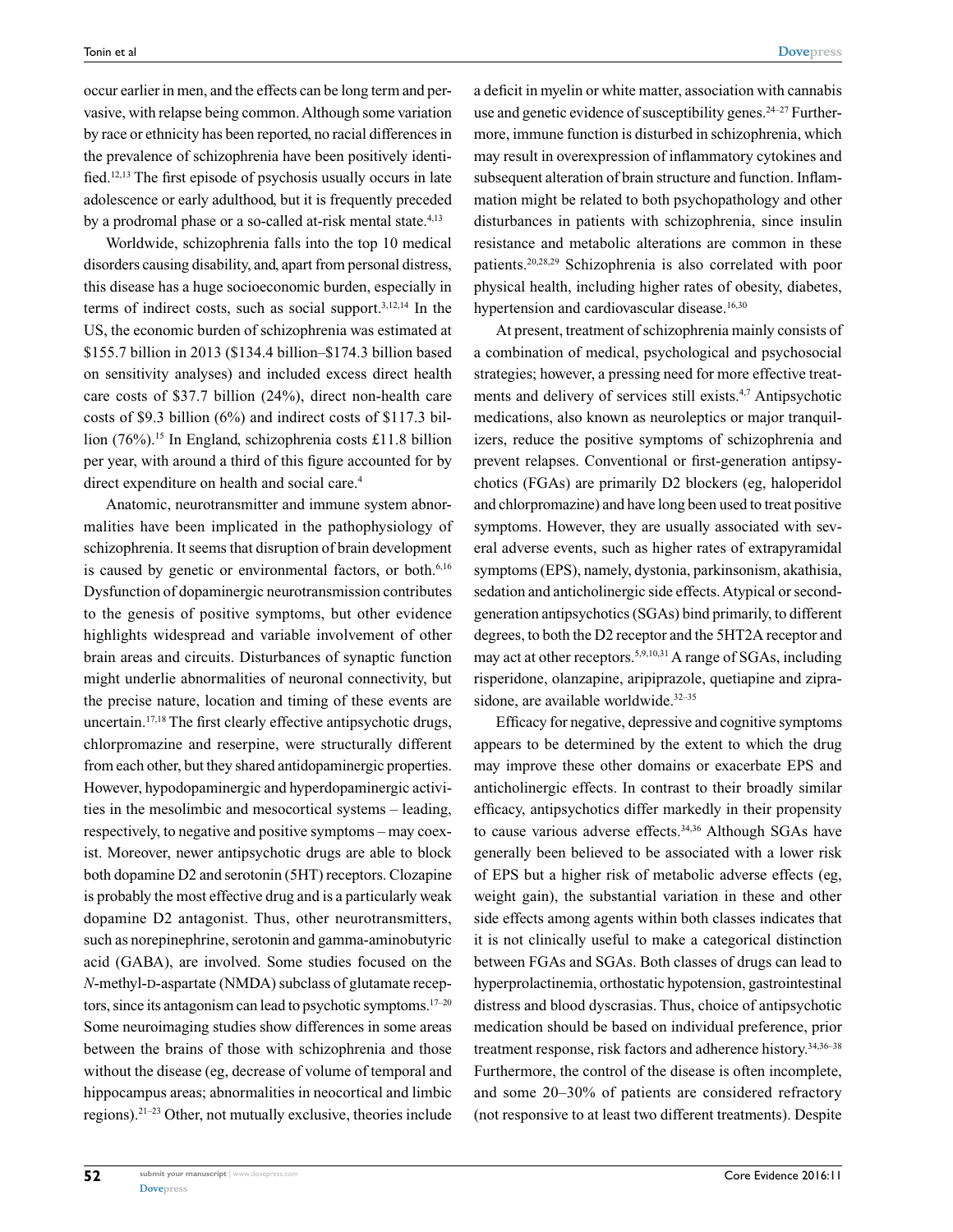decades of effort, clozapine remains the most effective agent in otherwise non-responsive patients.<sup>6,35</sup>

Novel drugs are constantly introduced to provide better treatments. Iloperidone has been accepted on the market after 12 years of premarketing evaluation and was approved by the US Food and Drug Administration (FDA) in May 2009, becoming available for use in early 2010. Recently (2013), the European Medicines Agency (EMA) has accepted evaluation of this drug application.30,37,39

This drug is a piperidinylbenzisoxazole derivative, a tertiary amine whose primary mechanism of action is within the subtypes of combined D2/5HT2A antagonism, with greater affinity for the serotonin receptor (Ki value 5.6 nM), as well as for dopamines D2 and D3 (Ki values 6.3 and 7.1 nM, respectively) and noradrenergic A1 receptors (Ki value 0.36 nM). Iloperidone has low affinity for serotonin 5HT1A, dopamine D1 and histamine H1 receptors (Ki values 168, 216 and 437 nM, respectively) and no appreciable affinity (Ki value  $>1,000$  nM) for cholinergic muscarinic receptors.<sup>39-41</sup> This pharmacodynamic profile with low affinity to H1 and M1 receptors would lead to minimal sedation, cognitive impairment and mild weight gain. The extremely low binding at cholinergic receptors suggests a low risk of anticholinergic symptoms (eg, blurred vision and dry mouth), as well as a lower EPS liability.<sup>42,43</sup>

Pharmacokinetic studies have determined that iloperidone, formulated as solid tablets, is well absorbed orally, with a bioavailability of 96%, and is extensively metabolized in the liver via CYP2D6 and CYP3A4. Peak serum iloperidone values were seen within 2–4 hours of administration. Iloperidone has a half-life of 13.5–14 hours and reaches a steady-state concentration within 3–4 days of initial administration. Initial dose is usually of 1 mg orally twice a day, with a target dose ranging between 6 and 12 mg twice a day and maximum dose of 24 mg/day.35,39

### Clinical evidence

After performing our systematic search, 631 records were retrieved and 511 were screened by title and abstract reading. A total of 40 records were considered for full-text appraisal, and, of these, 18 studies were suitable for final analysis: eleven RCTs (two of them being long-term trials) and seven observational studies (case reports and case series) (Figure 1). The main characteristics of the studies are provided in Tables 1 and 2. All studies involved patients diagnosed with schizophrenia or related disorder or psychosis and were mainly conducted in USA  $(n=10)$ , followed by India  $(n=7)$ . Studies have compared the use of iloperidone (doses ranging from 2 to 24 mg/day) with placebo and/or active drugs (haloperidol, risperidone or ziprasidone). Overall, RCTs were well designed and properly reported randomization and/or blinding and patient dropouts (mean Jadad score of 3.2). Some records were grouped during the report, since they reported data from the same RCTs. All RCTs were sponsored by pharmaceutical industries (Vanda; Novartis) and properly declared conflicts of interest.

### Efficacy measures

The measurement of the efficacy of drugs in clinical trials is usually carried out with psychometric scales. The Positive and Negative Syndrome Scale (PANSS) is commonly used to assess the severity of illness in patients with schizophrenia. There are 30 items in total, which are rated  $1-7$  (with 7 being most severe). The PANSS is identified by subscales: PANSS-T is used to identify the total score, while PANSS-P is for positive symptom score, PANSS-N (negative symptoms) and PANSS-GP (general psychopathology score), which includes items not considered in the positive or negative symptoms scales. The Brief Psychiatric Rating Scale (BPRS) is another rating scale used to assess the severity of illness in schizophrenia. The BPRS is derived from the PANSS and consists of 18 items. Finally, the Clinical Global Impressions (CGI) is a 7-point Likert scale commonly used in psychiatric studies to assess overall patient functioning. Specific subscales used are the CGI-S (severity) and CGI-C or CGI-I (change or improvement). The higher the score, the worse the severity of the disease.44–46

## Short-term studies on iloperidone efficacy

We identified six Phase III trials that assessed the acute efficacy of iloperidone for schizophrenia, as well as two more long-term trials (Table 1).

Cutler et al $47-50$  randomized 593 patients with schizophrenia (adults with mean age of 40±10.3 years) in a 2:1:1 fashion under double-blind conditions to iloperidone (24 mg/day), ziprasidone (160 mg/day) or placebo. Iloperidone was dosed twice daily (1, 2, 4, 6, 8, 10 and 12 mg) over days 1–7. Ziprasidone was chosen as the active comparator because its adverse effect profile and titration schedule are similar to iloperidone. The evaluated outcomes were changes in the measured scales, PANSS-T and subscales, as well as in CGI-S and BPRS scores during 4 weeks (1 week of drugs titration and 3 weeks of fixed-dose treatment). Improvement from baseline in PANSS-T was observed in patients treated with iloperidone (−12.0 points, *P*<0.01 versus placebo), as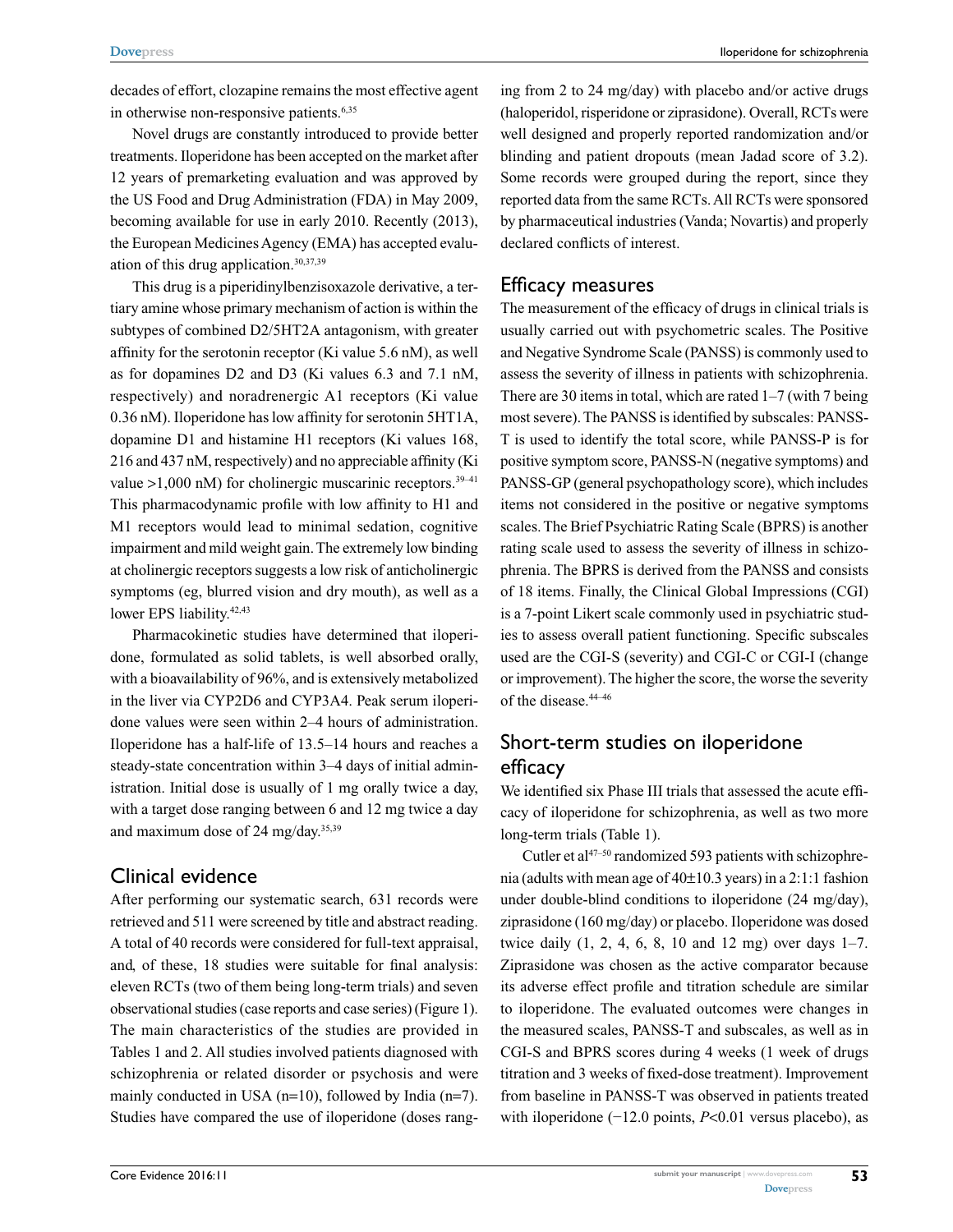#### **Table 1** Characteristics of included RCTs and extension trials

| <b>Study</b>                                                                                                                         | <b>Treatment</b>                                                                                                                                                                                          | N   | <b>Study design</b>                                                                                                   | Location                            | Age (years)     | % Males      |
|--------------------------------------------------------------------------------------------------------------------------------------|-----------------------------------------------------------------------------------------------------------------------------------------------------------------------------------------------------------|-----|-----------------------------------------------------------------------------------------------------------------------|-------------------------------------|-----------------|--------------|
| <b>RCT</b><br>Cutler et al <sup>47</sup><br>Lavedan et al <sup>48</sup><br>Thompson et al <sup>49</sup><br>Volpi et al <sup>50</sup> | $\bullet$ Iloperidone 12 mg $2\times$ /day<br>$\bullet$ Ziprasidone 80 mg 2 $\times$ /day<br>• Placebo                                                                                                    | 593 | Prospective, multicenter,<br>randomized, Phase III,<br>double-blind, placebo-<br>and ziprasidone-<br>controlled trial | USA, India                          | 40±10.3         | 79.6         |
| <b>RCT</b><br>Potkin et $al^{51}(1)$                                                                                                 | · Iloperidone 4 mg/day<br>· Iloperidone 8 mg/day<br>· Iloperidone 12 mg/day<br>• Haloperidol 15 mg/day<br>· Placebo                                                                                       | 621 | Multicenter,<br>randomized, double-<br>blind, placebo-<br>controlled trials                                           | <b>USA</b>                          | $38 - 40$       | 71.2         |
| <b>RCT</b><br>Potkin et $al^{51}$ (2)                                                                                                | · Iloperidone 4-8 mg/day<br>· Iloperidone 10-16 mg/day<br>• Risperidone 4-8 mg/day<br>• Placebo                                                                                                           | 616 |                                                                                                                       |                                     | $38 - 40$       | 70.5         |
| <b>RCT</b><br>Potkin et $al^{51}$ (3)                                                                                                | · Iloperidone 12-16 mg/day<br>· Iloperidone 20-24 mg/day<br>• Risperidone 6-8 mg/day<br>• Placebo                                                                                                         | 706 |                                                                                                                       |                                     | $37 - 40$       | 62.0         |
| <b>RCT</b><br>Citrome et al <sup>55</sup><br>Weiden et al <sup>56</sup>                                                              | · Iloperidone 12-24 mg/day gradual<br>switch<br>· Iloperidone 12-24 mg/day<br>immediate switch<br>Initial therapies were risperidone or<br>olanzapine or aripiprazol                                      | 500 | 12-week, open-label,<br>randomized trial                                                                              | <b>USA</b>                          | $43.3 \pm 11.0$ | 67.0         |
| <b>RCT</b><br>Potkin et al <sup>53</sup>                                                                                             | $\bullet$ Iloperidone 8 mg 2 $\times$ /day<br>$\bullet$ Iloperidone 12 mg $2\times$ /day<br>· Iloperidone 24 mg/day<br>$\bullet$ Ziprasidone 80 mg 2 $\times$ /day<br>• Quetiapine 375 mg $2 \times$ /day | 158 | 12-week, open-label,<br>randomized trial                                                                              | <b>USA</b>                          | $18 - 65$       | Not reported |
| <b>RCT</b><br>Weiden et al <sup>54</sup>                                                                                             | • Iloperidone $4-12$ mg $2\times$ /day<br>· Placebo                                                                                                                                                       |     | 303 REPRIEVE study;<br>randomized, double-<br>blind placebo-controlled<br>trial                                       | USA, India, Ukraine $38.3 \pm 11.2$ |                 | 58.7         |
| Extension trial<br>Cutler et al <sup>57</sup>                                                                                        | · Iloperidone 12 mg/day<br>· Iloperidone 24 mg/day<br>· Placebo                                                                                                                                           |     | 173 25-week, open-label<br>extension trial                                                                            | USA, India                          | 39.9±10.3       | 76.3         |
| <b>Extension trial</b><br>Kane et al <sup>58</sup>                                                                                   | · Iloperidone 12 mg/day<br>· Haloperidol 12 mg/day                                                                                                                                                        | 489 | Prospective,<br>randomized,<br>multicenter, open-label<br>flexible-dose, extension<br>phase                           | >3 countries                        | 39.9±10.7       | 62.3         |

**Note:** \**P* values <0.05 versus comparators.

**Abbreviation:** RCT, randomized controlled trial; BPRS, Brief Psychiatric Rating Scale; CGI-S, Clinical Global Impressions-severity; PANSS, Positive and Negative Syndrome Scale; T, total; P, positive; N, negative; GP, general psychopathology; EPS, extrapyramidal symptoms; ECG, electrocardiogram; REPRIEVE, A Randomized Trial of Iloperidone for Prevention of Relapse in Schizophrenia.

well as ziprasidone (−12.3 points, *P*<0.05 versus placebo). Moreover, iloperidone demonstrated significant improvement compared to placebo on the BPRS (*P*<0.05), PANSS-P (*P*<0.001), PANSS-N (*P*<0.05) and CGI-S (*P*<0.01).

Potkin et al<sup>51</sup> reported the results from three 6-week, double-blind, active- and placebo-controlled studies in patients with schizophrenia or schizoaffective disorder (aged 37–40 years). In the first trial, 621 patients were randomized to iloperidone (4, 8 or 12 mg/day), haloperidol (15 mg/day) or placebo. The primary outcome measure was change from baseline in the PANSS-T score, where improvement was observed in the iloperidone 12 mg/day group compared to pla-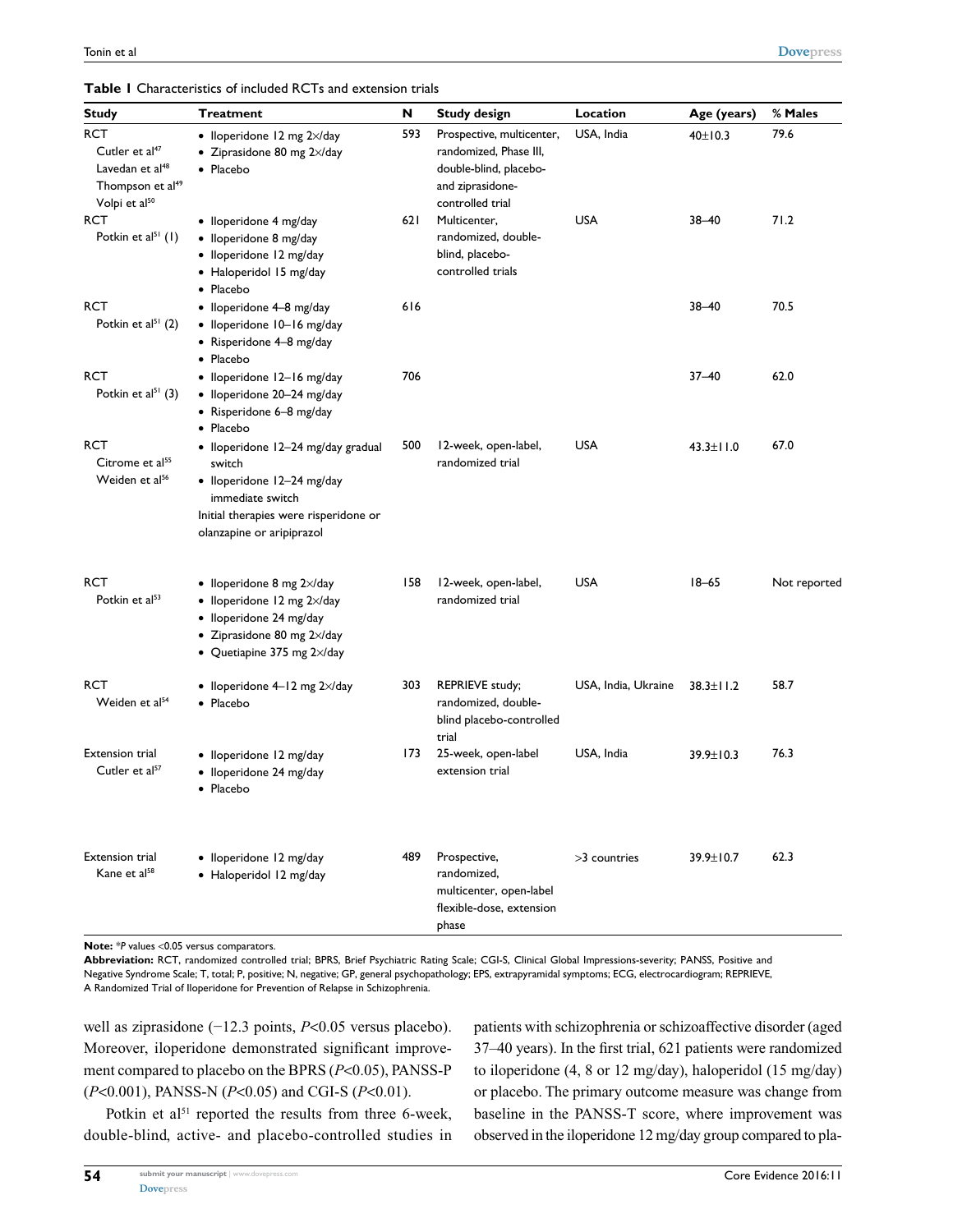| Iloperidone main outcomes                                                                                                                                                                                                                                                       | Iloperidone incidence of adverse events                                                                                                                                                                                                                                                                                                                               | Conclusion                                                                                                                                                                                                                                                                                                                                                                                                                                                                                                                                                                             |
|---------------------------------------------------------------------------------------------------------------------------------------------------------------------------------------------------------------------------------------------------------------------------------|-----------------------------------------------------------------------------------------------------------------------------------------------------------------------------------------------------------------------------------------------------------------------------------------------------------------------------------------------------------------------|----------------------------------------------------------------------------------------------------------------------------------------------------------------------------------------------------------------------------------------------------------------------------------------------------------------------------------------------------------------------------------------------------------------------------------------------------------------------------------------------------------------------------------------------------------------------------------------|
| BPRS*, CGI-S*, PANSS-T*, PANSS-P*,<br>PANSS-N*, PANSS-GP, drug discontinuation<br>(35% being 16% adverse event-related)<br>Combined analyses: BPRS*, CGI-S*, PANSS-T*, Not evaluated<br>PANSS-P*, PANSS-N*, PANSS-GP*, drug<br>discontinuation, (1) 60.7%, (2) 48.0%, (3) 44.5% | Dizziness (17%), sedation (13%), weight<br>increased (11%), tachycardia (9%), dry mouth<br>(9%), nasal congestion (8%), heart rate<br>increased (8%), hypotension (7%), somnolence<br>(4%), agitation and anxiety (3%), EPS (3%)                                                                                                                                      | Similar amount of adverse events and relevant<br>changes on disease scales were observed with<br>both active treatments. lloperidone was effective,<br>safe and well tolerated in schizophrenic patients<br>with acute exacerbation.<br>At least one iloperidone dosing group in each<br>study demonstrated significantly better efficacy<br>than placebo. Comparable efficacy score<br>reductions were observed mainly for iloperidone<br>20-24 mg/day versus those receiving haloperidol<br>or risperidone. These trials indicate that<br>iloperidone is effective in schizophrenia. |
| CGI response rates: gradual switch: 17.5%<br>(week 2), gradual switch: 81.2% (week 12),<br>immediate switch: 26.1% (week 2), immediate<br>switch: 84.4% (week 12)                                                                                                               | Reported as: gradual switch and immediate<br>switch, respectively, dizziness (8.8% and<br>14.2%), dry mouth (9.2% and 13.1%), fatigue<br>(4.2% and 2.7%), insomnia (3.3% and 6.5%),<br>nasal congestion (4% and 2%), nausea (4.2%<br>and 4.2%), palpitations (1.3% and 3.8%),<br>sedation (3.8% and 3.8%), somnolence (5.8%<br>and 4.6%), weight increase (3% and 2%) | Switching to iloperidone can be accomplished<br>either with a gradual crossover or immediate<br>discontinuation of the prior antipsychotic;<br>however, the immediate-switch method is<br>associated with greater proportion of initial<br>dizziness.                                                                                                                                                                                                                                                                                                                                  |
| Assessment of heart rate-corrected QT<br>interval, drug discontinuation related to<br>adverse events: 3%                                                                                                                                                                        | ECG abnormalities (21%), akathisia (8%), EPS<br>(8%), psychosis (2%)                                                                                                                                                                                                                                                                                                  | No patients experienced QTc changes of clinical<br>concern (>Q500 ms). The only cardiovascular<br>adverse events with iloperidone were non-<br>concentration-dependent tachycardia that was<br>mild in most patients and did not lead to further<br>sequelae.                                                                                                                                                                                                                                                                                                                          |
| Relapse rate: 17.9%, time to relapse: 139 days,<br>PANSS-T*, drug discontinuation (50.3% being<br>3.2% adverse event-related)                                                                                                                                                   | Dizziness (11.6%), somnolence (8.3%), dry<br>mouth (6.8%), headache (6.4%), insomnia<br>(5.6%), weight increase (5.4%), nausea (5.1%),<br>schizophrenia (2.4%)                                                                                                                                                                                                        | Flexible dosing of iloperidone with a modal dose<br>of 12 mg/day was effective in preventing relapse<br>in subjects previously stabilized on iloperidone.<br>The adverse event profile showed low EPS.                                                                                                                                                                                                                                                                                                                                                                                 |
| PANSS-T and CGI-S: no signal of worsening,<br>laboratory parameters (glycemia, lipids):<br>normal values, drug discontinuation (56.9%<br>being 24.4% adverse event-related)                                                                                                     | Headache (13.9%), weight increase (9.2%),<br>dizziness (6.9%), nausea (6.4%), sedation<br>(6.4%), insomnia (5.2%), nasopharyngitis<br>(4.6%), dry mouth (4.0%), somnolence<br>(3.5%), psychotic disorder (3.5%), retrograde<br>ejaculation (1.7%), suicidal (0.6%)                                                                                                    | This study further supports the long-term safety<br>and tolerability of iloperidone for schizophrenia,<br>including its favorable effect on metabolic<br>laboratory parameters and low propensity to<br>cause akathisia or EPS.                                                                                                                                                                                                                                                                                                                                                        |
| PANSS, CGI-S, BPRS: no signal of worsening,<br>laboratory parameters (glycemia, lipids):<br>normal values, drug discontinuation (36.4%<br>being 3.8% adverse event-related)                                                                                                     | Insomnia (21.1%), headache (8.6%), anxiety<br>(8.1%), agitation (6.7%), dizziness (5.8%),<br>akathisia (3.5%), tremor (3.3%), bradykinesia<br>(1.3%), dystonia (1.1%), EPS (0.6%),<br>death (0.5%)                                                                                                                                                                    | lloperidone is equivalent to haloperidol in time to<br>relapse and presented a better profile in the EPS<br>Rating Scale scores. The long-term efficacy and<br>favorable safety profile of iloperidone make this<br>drug a suitable option for maintenance therapy.                                                                                                                                                                                                                                                                                                                    |

cebo (−9.9 versus −4.6 points; *P*<0.047) and for haloperidol versus placebo (−13.9 versus −4.6 points; *P*<0.001). Moreover, significant improvement in the iloperidone 12 mg/day group was noted in the BPRS scale (*P*<0.042 against placebo).

In the second trial, 616 patients were randomized to iloperidone (4–8 mg/day), iloperidone (10–16 mg/day), risperidone (4–8 mg/day) or placebo. Significant improvement from baseline on the primary outcome total BPRS score was seen in the iloperidone 4–8 mg/day group (*P*<0.012 versus placebo), 10–16 mg/day group (*P*<0.001 versus placebo) group and the risperidone group (*P*<0.001 versus placebo). Furthermore, statistically significant improvement on the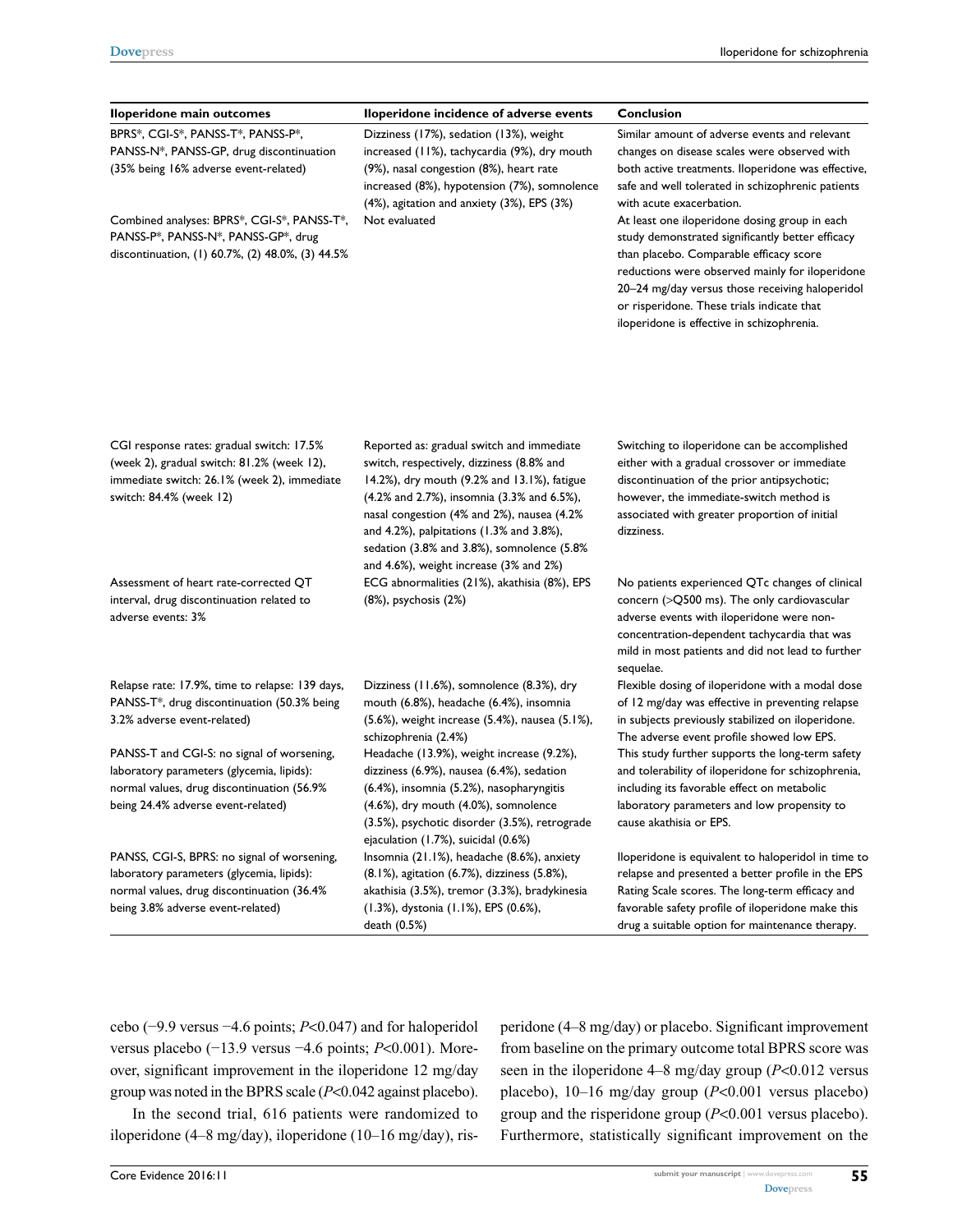| <b>Study</b>                         | <b>Treatment</b>                              |              | N Study<br>design | Location   | Age<br>(years)              |                 | Gender Adverse<br>events                                                                                                                                                  | <b>Iloperidone</b><br>related                       | Conclusion                                                                                                                                                                                                                   |
|--------------------------------------|-----------------------------------------------|--------------|-------------------|------------|-----------------------------|-----------------|---------------------------------------------------------------------------------------------------------------------------------------------------------------------------|-----------------------------------------------------|------------------------------------------------------------------------------------------------------------------------------------------------------------------------------------------------------------------------------|
| Achalia and<br>Andrade <sup>59</sup> | lloperidone<br>$8 - 16$ mg/day                | $\mathbf{L}$ | Case<br>report    | India      | 29                          | Male            | <b>VPCs</b>                                                                                                                                                               | Probably                                            | Clinically significant and<br>symptomatically distressing;<br>diagnosed as VPC. It may<br>be an uncommon adverse<br>effect of iloperidone,<br>possibly mediated by<br>iloperidone-induced alpha 2c<br>adrenoceptor blockade. |
| Das et al <sup>70</sup>              | lloperidone<br>$6 - 12$ mg<br>$2 \times$ /day |              | 57 Case<br>series | India      | $17 - 39$                   | Not<br>reported | 23 patients nasal Probably<br>congestion,<br>8 hypotension,<br>10 fatigue<br>and dizziness,<br>4 dry mouth,<br>4 weight gain,<br>3 tachycardia,<br>2 mild<br>hypoglycemia |                                                     | Adverse events were<br>experienced after taking<br>iloperidone for at least<br>4 weeks. Nasal congestion<br>was the most extensive and<br>frequent complaint in this<br>specific population.                                 |
| Dutta et al <sup>60</sup>            | lloperidone<br>8 mg/day                       |              | Case<br>report    | India      | 35                          | Female          | Galactorrhea                                                                                                                                                              | Yes                                                 | lloperidone can cause<br>hyperprolactinemic<br>galactorrhea even at<br>low dosage and after a<br>considerable period into the<br>treatment.                                                                                  |
| Freeman et al <sup>71</sup>          | lloperidone<br>8 mg $2 \times$ /day           | 2            | Case<br>series    | <b>USA</b> | 22, 21                      | Males           | Retrograde<br>ejaculation                                                                                                                                                 | Yes                                                 | Clinicians should be aware<br>of the potential for newer<br>antipsychotics with strong<br>alpha I blockade such<br>as iloperidone to cause<br>retrograde ejaculation as an<br>adverse event.                                 |
| Muzyk et al <sup>72</sup>            | lloperidone<br>$1-4$ mg $2\times$ /day        |              | Case<br>report    | USA        | 24                          | Male            | Angioedema                                                                                                                                                                | Yes (iloperidone<br>and haloperidol<br>association) | This case revealed a<br>potential interaction of drugs<br>(iloperidone and haloperidol)<br>and highlighted the risk of<br>cross-sensitivity between<br>different antipsychotics in<br>the cardiovascular system.             |
| Ravani et al <sup>73</sup>           | lloperidone<br>$1-8$ mg/day                   | 5            | Case<br>series    | India      | 31, 29, 19, Males<br>30, 32 |                 | Ejaculatory<br>dysfunction                                                                                                                                                | Yes                                                 | The ejaculatory dysfunctions<br>following treatment with<br>iloperidone could be due<br>to the blocking of alpha I<br>adrenergic receptor.                                                                                   |
| Rodriguez<br>et al <sup>74</sup>     | lloperidone<br>6 mg/day                       |              | Case<br>report    | <b>USA</b> | 42                          | Male            | Priapism                                                                                                                                                                  | Yes                                                 | This case highlights<br>important risk factors that<br>should be considered when<br>using iloperidone given it is a<br>potent blocker of the alpha<br>adrenergic receptor action.                                            |

**Table 2** Characteristics of included observational studies

**Abbreviation:** VPC, ventricular premature contraction.

PANSS-P and PANSS-GP subscales and CGI-S score was observed for iloperidone in different doses.

In the third study, researchers randomized 706 patients to iloperidone (12–16 mg/day), iloperidone (20–24 mg/ day), risperidone (6–8 mg/day) or placebo. Compared with placebo, the iloperidone 20–24 mg/day (*P*<0.010) and risperidone groups (*P*<0.001) demonstrated statistically significant improvement in the primary outcome (BPRS changes from baseline). The iloperidone 20–24 mg/day group also resulted in significant reductions in PANSS-T,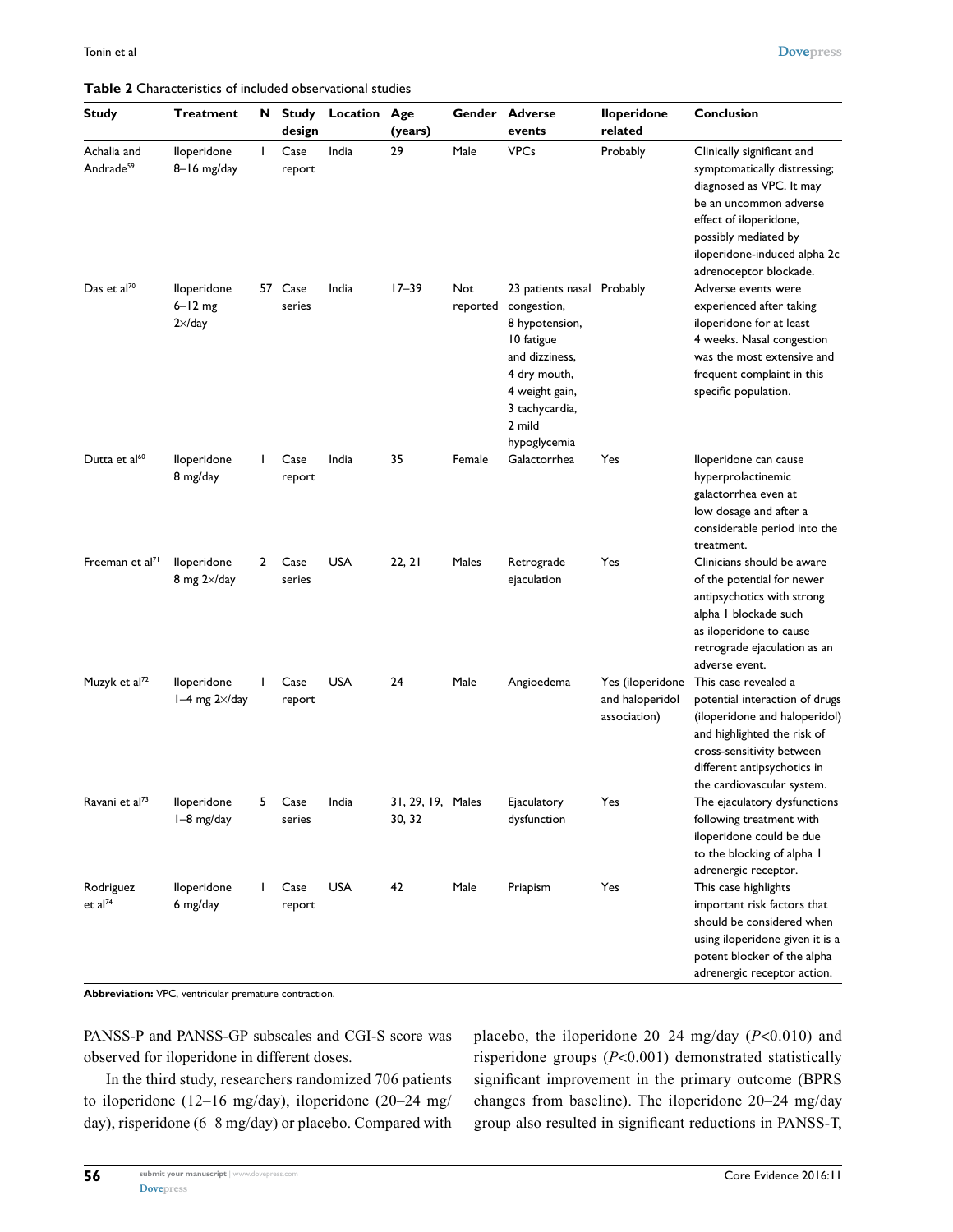PANSS-P, PANSS-N and CGI-S scores compared with placebo. Lower doses of iloperidone (12–16 mg/day group) did not result in a significant improvement in the BPRS, although they did lead to significant improvement on the CGI-S  $(P<0.028)$ . Citrome et al<sup>52</sup> conducted a post hoc analysis of all four abovementioned RCTs (n=2,401), using an intention-to-treat analysis, and showed that iloperidone (10–16 and 20–24 mg/day) was associated with significant improvements on all mentioned scales compared with placebo.

Furthermore, three other RCTs were recently published.<sup>53–56</sup> Potkin et al<sup>53</sup> have investigated the impact of iloperidone (8, 12 and 24 mg/day) in 158 patients (18–65 years), compared to ziprasidone or quetiapine in heart rate-corrected QT interval. The results showed no clinically concerning changes in all evaluated groups, and the adverse events reported in the iloperidone group were mild and did not lead to further sequelae.

The REPRIEVE study (A Randomized Trial of Iloperidone for Prevention of Relapse in Schizophrenia), conducted by Weiden et al,<sup>54</sup> randomized 303 patients to iloperidone (4–12 mg, twice daily) or placebo for 24 weeks. Apart from changes in psychometric scales, such as PANSS-T, where iloperidone showed significant improvements compared to placebo (*P*<0.05), the authors assessed the mean time to relapse. Results showed a mean of 71 days for placebo and 139 days for iloperidone (*P*<0.0001). Flexible dosing of iloperidone for maintenance-phase therapy (modal dose: 12 mg/day) was effective in preventing relapse in subjects previously stabilized on iloperidone.

Finally, the study of Weiden et al<sup>56</sup> and Citrome et al<sup>55</sup> was a 12-week, open-label trial with 500 patients  $(43.3 \pm 11.0 \text{ years})$ , which evaluated the gradual- or immediate-switch strategies from risperidone, olanzapine or aripiprazole to iloperidone of patients experiencing inadequate efficacy and/or poor tolerability. Patients were randomized to switch to iloperidone, either gradually (down-titration of current therapy over the first 2 weeks to 50% on day 1; 25% by week 1; 0% by week 2) or immediately. All patients were titrated on iloperidone to 6 mg twice daily by day 4, then, flexibly dosing between 6 and 12 mg twice daily, as needed. The primary outcome was CGI improvement at week 12. Response rates were similar between groups during study periods and confirmed the clinical improvement in both groups without any significant difference in ratings of overall efficacy. However, the immediate-switch method was associated with a greater proportion of dizziness.

### Long-term studies on iloperidone effectiveness

Considering the long-term extension trials<sup>57,58</sup> with  $>662$  patients combined, iloperidone showed a good overall effectiveness profile despite dosing (12–24 mg/day) against placebo and haloperidol. No signs of worsening were observed in any rating scale (PANSS, CGI and BPRS). Laboratory parameters, such as glycemia, lipid profile (cholesterol, triglycerides, high-density lipoprotein [HDL] and low-density lipoprotein [LDL]), prolactin level and weight, did not change drastically during the study and values were, overall, within normal.

Therefore, published studies have demonstrated that iloperidone has acute and long-term efficacy for schizophrenia, especially when compared to placebo, and can be considered similar to other active drugs such as risperidone, haloperidol and ziprasidone.

# Safety and tolerability

Almost all included RCTs reported data on safety and tolerability profiles of iloperidone (Table 1). Observational studies (Table 2) were gathered to contribute as evidence for clinical practice.

The most commonly reported adverse events (reported by >5% of patients in the studies) were dizziness (especially when switching from another antipsychotic to iloperidone without gradual titration), sedation, weight gain, dry mouth, nasal congestion, hypotension, headache, nausea, sleep disorders (insomnia, somnolence) and heart-related changes (tachycardia, palpitations and electrocardiogram [ECG] alterations). EPS was reported in three trials, with rates ranging from 0.6% to 8%. Compared to other drugs, haloperidol showed a higher propensity to cause EPS, tremor, akathisia and dystonia. Risperidone was also more associated with EPS, tremor and somnolence than iloperidone.

As expected, owing to the mechanism of action of iloperidone, this drug has a more favorable EPS and akathisia profile than other D2/5HT2A antagonists. The adverse events profile of iloperidone appears to be a cross between that of ziprasidone and risperidone. Compared with ziprasidone, iloperidone caused similar QTc interval prolongation<sup>53</sup> but with greater potential for weight gain, which should be taken into account when considering patients individual characteristics. Rates from 4% to 13% were found for iloperidone causing sedation, which is also an important concern for patients and should be considered during therapeutic decision-making. Although no cases of iloperidone-associated sudden death due to arrhythmias have been reported, avoidance of this drug may be prudent for patients who are medically susceptible to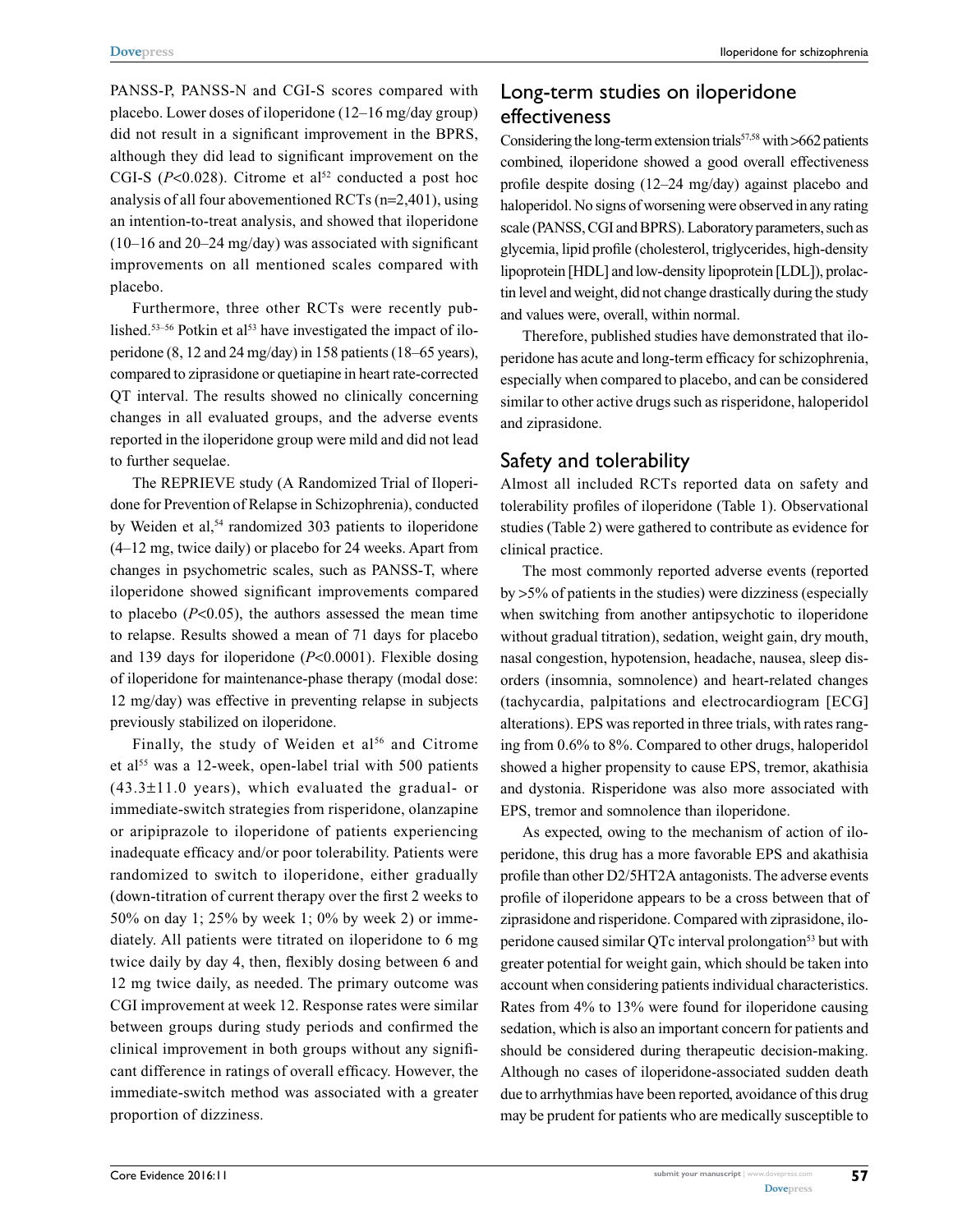heart diseases or for patients taking concomitant medications that lengthen the QT interval. These precautions are similar to those for ziprasidone.<sup>39,40,59</sup> So far, only one case of ventricular premature contractions has been published and is possibly related to iloperidone inducing alpha 2c receptor blockage.<sup>59</sup>

Furthermore, risperidone is noted to have the highest propensity of all SGA agents to cause hyperprolactinemia, with potential to cause oligomenorrhea or amenorrhea in women and erectile dysfunction in men. These adverse events were considered uncommon reactions to iloperidone. Two observational studies referred to ejaculatory dysfunction, reported in men from 20 to 30 years old, which was also reported in an extension trial<sup>57</sup> in  $\sim$ 2% of the patients and appears to be due to the blocking of alpha 1 adrenergic receptors. Moreover, one case of galactorrhea was reported but is considered rare.<sup>60</sup> However, iloperidone causes significantly more orthostatic hypotension than risperidone, and this may be a concern for some patients and requires the use of divided doses and gradual dosage increases (titration).40 Some other mild events, such as nasal congestion, dry mouth and sleep disorders, seem to stabilize over time, as observed in the extension trials, and can be well managed.

It is worth noting that there is a potential interaction of the drugs iloperidone and haloperidol, leading to angioedema, which highlights the risk of cross-sensitivity of antipsychotics to cause cardiovascular problems. Concomitant medications must be closely monitored; the dose of iloperidone needs to be reduced in the presence of other drugs, especially drugs that are strong CYP450 inhibitors.<sup>53,59,61</sup> So far, no evidence on iloperidone causing acute kidney injury (AKI) is available. Since other atypical antipsychotics (quetiapine, risperidone and olanzapine) are linked to increased risk of hospitalization for AKI in elderly patients, caution for the use of iloperidone in elderly is recommended.<sup>62</sup>

Considering the tolerability profile of iloperidone, discontinuation rates ranged from 3% to almost 61%. These differences may be due to the size of the studies, population characteristics and follow-up trials. Rates were similar to placebo and active comparators in all clinical trials (*P*>0.05) and were more related, in order, to consent withdrawal, unsatisfactory therapeutic response and adverse events. In the trial published by Cutler et al,<sup>47</sup>  $\sim$ 16% of patients discontinued due to adverse events. Other causes of treatment dropout were consent withdrawal (58%) and inefficacy (21%). In the study of Potkin et al,<sup>51</sup> iloperidone was discontinued by  $\sim$ 25% of patients in each group due to unsatisfactory effect and by ~7% due to adverse events. In long-term trials, Cutler et al<sup>57</sup> showed that less than half of the patients  $(41.6\%)$ completed the extension phase: 25 patients discontinued owing to adverse events, 36 withdrew consent, eleven had unsatisfactory therapeutic response and 18 were lost during follow-up. In the study of Kane et  $a^{158}$ , discontinuation rates owing to adverse events of iloperidone were inferior to those from haloperidol (3.8% and 7.6%, respectively). However, more patients from iloperidone withdrew consent (14.5% iloperidone and 8.5% haloperidol) and a similar number discontinued due to the rapeutic failure  $(-10\%)$ <sup>57,58</sup>

Overall, iloperidone was considered reasonably tolerable and to have a promising safety profile among adult patients, and no further serious events were reported. No safety data are so far available for children and adolescents.42 Other previous studies, systematic reviews and meta-analyses showed that iloperidone is an acceptable drug, even when compared to placebo or other antipsychotics, especially in terms of modest weight gain, no medically important changes in lipid and glucose levels and little in the way of prolactin elevation and EPS.31,39,52,63

### Pricing

Schizophrenia therapeutics yield \$6.3 billion in market sales per year around the world, and this will grow to \$7.9 billion by 2022.64 Currently, there is no formal pharmacoeconomic study on the cost-effectiveness of iloperidone for treating schizophrenia. An estimated monthly acquisition cost comparison among usual maintenance doses of atypical antipsychotics showed that the cost of iloperidone of \$630 is \$50 more than that of asenapine, \$200 more than that of ziprasidone and \$400 more than the cost of generic risperidone.<sup>30,40</sup> Thus, when referring only to acquisition costs of iloperidone, the higher price can hamper its use in clinical practice. However, it is important to compare the impact of iloperidone with other antipsychotics in reducing adverse events, hospitalization and ineffectivity. Thus, pharmacoeconomic studies should be performed.

### **Place in therapy**

Atypical antipsychotics are now recommended as first-line agents for the treatment of patients with schizophrenia. Con-

|  | Table 3 lloperidone clinical profile |  |  |
|--|--------------------------------------|--|--|
|--|--------------------------------------|--|--|

| <b>Advantages</b>             | <b>Disadvantages</b>                     |  |  |
|-------------------------------|------------------------------------------|--|--|
| Low propensity to cause EPS   | Requires slow titration to therapeutic   |  |  |
|                               | doses, which may delay onset of          |  |  |
|                               | therapeutic effect                       |  |  |
| Low propensity to cause       | Risk of orthostatic hypotension,         |  |  |
| prolactin increase            | sedation and dizziness                   |  |  |
| Low propensity to change      | Not indicated for patients with any risk |  |  |
| lipid and glycemic profile    | for clinical QTc prolongation            |  |  |
| No dose adjustment required   | Potential interactions with agents that  |  |  |
| on basis of renal functioning | inhibit or induce CYP2D6 and CYP3A4      |  |  |

**Abbreviation:** EPS, extrapyramidal symptoms.

**58**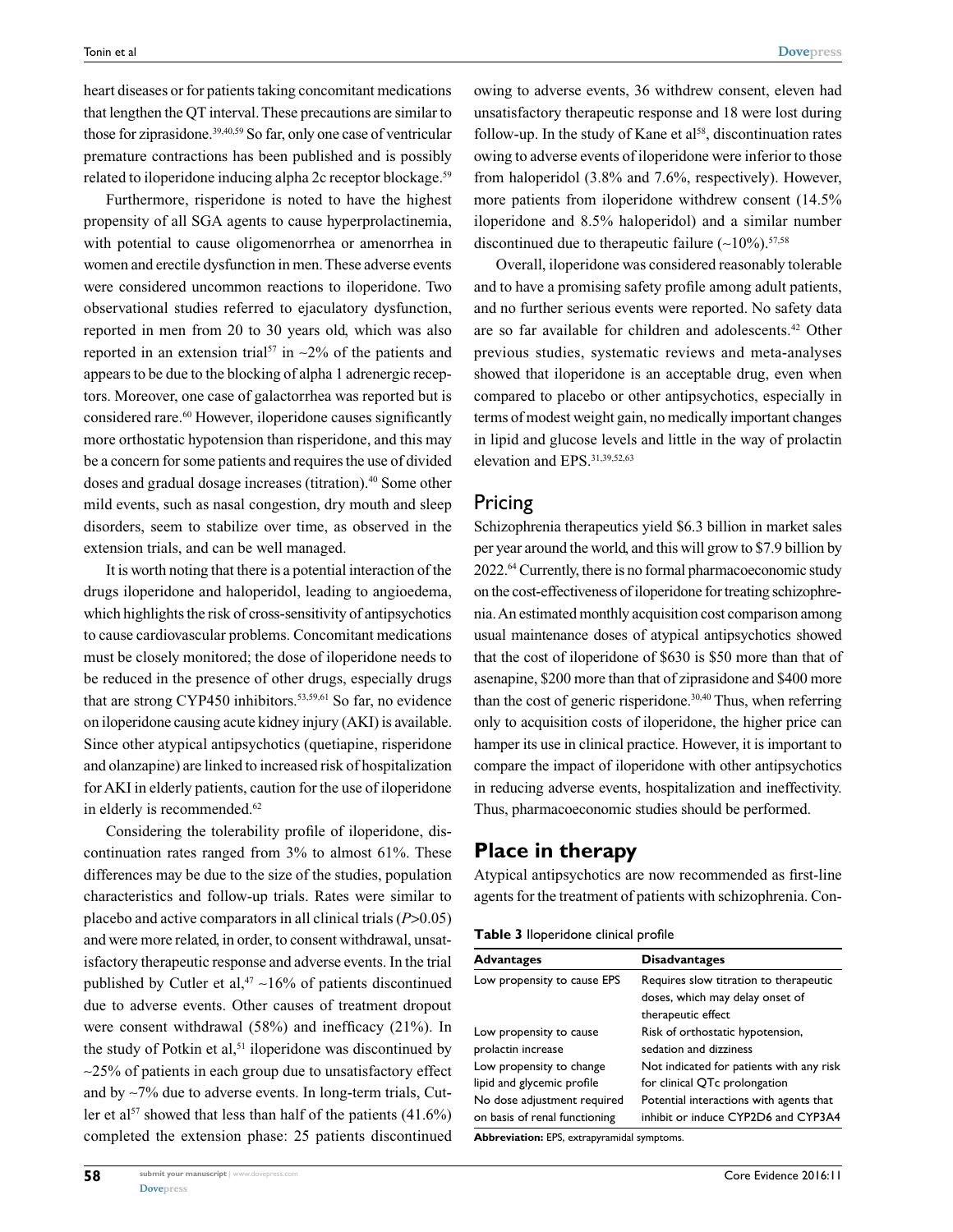sidering all exposed, iloperidone has favorable properties that may promote and spread its use. Table 3 shows a summary of the advantages and disadvantages of this drug.

Iloperidone is clearly more effective than placebo at dosages exceeding 8 mg daily, with increasing efficacy noted at dosages of up to 20–24 mg daily, given in equally divided doses. Furthermore, this drug appears to be as effective as haloperidol, risperidone and ziprasidone when it comes to improving results in validated psychometric scales of schizophrenia symptoms.

Iloperidone seems an attractive choice, particularly for patients whose compliance is limited by side effects that occur more frequently with other antipsychotics. Further systematic reviews and meta-analyses have also shown that iloperidone did not significantly cause EPS and akathisia, increased prolactin or changed laboratory parameters when compared to placebo and other antipsychotics.

Poor or non-adherence behavior is common in psychiatry (rates >50%) and attributed to lack of efficacy, poor tolerability and patient's denial of the disease (in approximately one-third to one-half of diagnosed patients).<sup>65,66</sup> For allcause discontinuation, iloperidone shows a tolerable profile compared to haloperidol, lurasidone, sertindole and ziprasidone,<sup>31,63</sup> and despite producing some significant weight gain, this drug seems to be well accepted among patients. However, the slow titration schedule, adapted to reduce dizziness, sedation and orthostatic hypotension, may limit the use of this agent in an acute setting. The usual target effective range is 12–24 mg daily, given in two divided doses. The maximum labeled dose of iloperidone is 12 mg twice daily. Furthermore, given the capacity of iloperidone to extend QTc interval on ECG, it is not recommended for use in patients with heart-related diseases or in coadministration with other QT-prolonging drugs.31,63,67,68 In this context, long-acting injectable formulations (LAIs) have been identified as a means of improving adherence, reducing dose-related sideeffects due to lower peak of drug plasma levels and helping to prevent relapse. Currently, LAIs of fluphenazine, haloperidol, olanzapine, risperidone, aripiprazole and paliperidone are available for use. The iloperidone crystalline LAI is still under investigation in Phase II and III trials with a dosing interval of 28 days.<sup>65,66,69</sup>

Therefore, available evidence suggests that iloperidone may be classified as having low health-related risks and should be incorporated into clinical practice with few contraindications. However, drug acquisition costs certainly limit its use. Further reasonable pharmacoeconomic studies, resource utilization and pricing should be reconsidered to provide

more accessible therapeutic options to treat schizophrenia. Schizophrenia is considered one of the worst mental disorders worldwide, with a very disabling prognosis. Continuing to provide novel treatment options may help patients to overcome some limits and experience recovery and independence. Other studies evaluating patients' outcomes of quality of life, general functioning and satisfaction with treatment would also help to define the place of iloperidone in therapy.

### **Author contributions**

RP and FFL designed the study and wrote the protocol. FST and AW screened and abstracted publications. FST, AW, FFL and RP analyzed data and wrote the manuscript. All authors contributed toward data analysis, drafting and critically revising the paper and agree to be accountable for all aspects of the work. All authors reviewed the manuscript for accuracy and scientific content.

# **Disclosure**

The authors report no conflicts of interest in this work.

### **References**

- 1. Moher D, Liberati A, Tetzlaff J, Altman DG. The PRISMA Group. Preferred reporting items for systematic reviews and metaanalyses: the PRISMA statement. *J Clin Epidemiol*. 2009;62:1006–1012.
- 2. Higgins JPT, Green S. Cochrane Handbook for Systematic Reviews of Interventions Version 5.1.0. The Cochrane Collaboration, 2011.
- 3. Millan MJ, Fone K, Steckler T, Horan WP. Negative symptoms of schizophrenia: clinical characteristics, pathophysiological substrates, experimental models and prospects for improved treatment. *Eur Neuropsychopharmacol*. 2014;24(5):645–692.
- 4. Owen MJ, Sawa A, Mortensen PB. Schizophrenia. *Lancet*. 2016; 388(10039):86–97.
- 5. Hartling L, Abou-Setta AM, Dursun S, Mousavi SS, Pasichnyk D, Newton AS. Antipsychotics in adults with schizophrenia: comparative effectiveness of first-generation versus second-generation medications: a systematic review and meta-analysis. *Ann Intern Med*. 2012;157(7):498–511.
- 6. Lieberman JA, Perkins D, Belger A, et al. The early stages of schizophrenia: speculations on pathogenesis, pathophysiology, and therapeutic approaches. *Biol Psychiatry*. 2001;50(11):884–897.
- 7. Tandon R. Schizophrenia and other psychotic disorders in DSM-5. *Clin Schizophr Relat Psychoses*. 2013;7(1):16–19.
- 8. Tandon R, Gaebel W, Barch DM, et al. Definition and description of schizophrenia in the DSM-5. *Schizophr Res*. 2013;150(1):3–10.
- 9. Asenjo Lobos C, Komossa K, Rummel-Kluge C, et al. Clozapine versus other atypical antipsychotics for schizophrenia. *Cochrane Database Syst Rev*. 2010;11:CD006633.
- 10. Leucht S, Corves C, Arbter D, Engel RR, Li C, Davis JM. Secondgeneration versus first-generation antipsychotic drugs for schizophrenia: a meta-analysis. *Lancet*. 2009;373(9657):31–41.
- 11. Simeone JC, Ward AJ, Rotella P, Collins J, Windisch R. An evaluation of variation in published estimates of schizophrenia prevalence from 1990 horizontal line 2013: a systematic literature review. *BMC Psychiatry*. 2015;15:193.
- 12. Ince P, Haddock G, Tai S. A systematic review of the implementation of recommended psychological interventions for schizophrenia: rates, barriers, and improvement strategies. *Psychol Psychother*. 2016;89(3):324–350.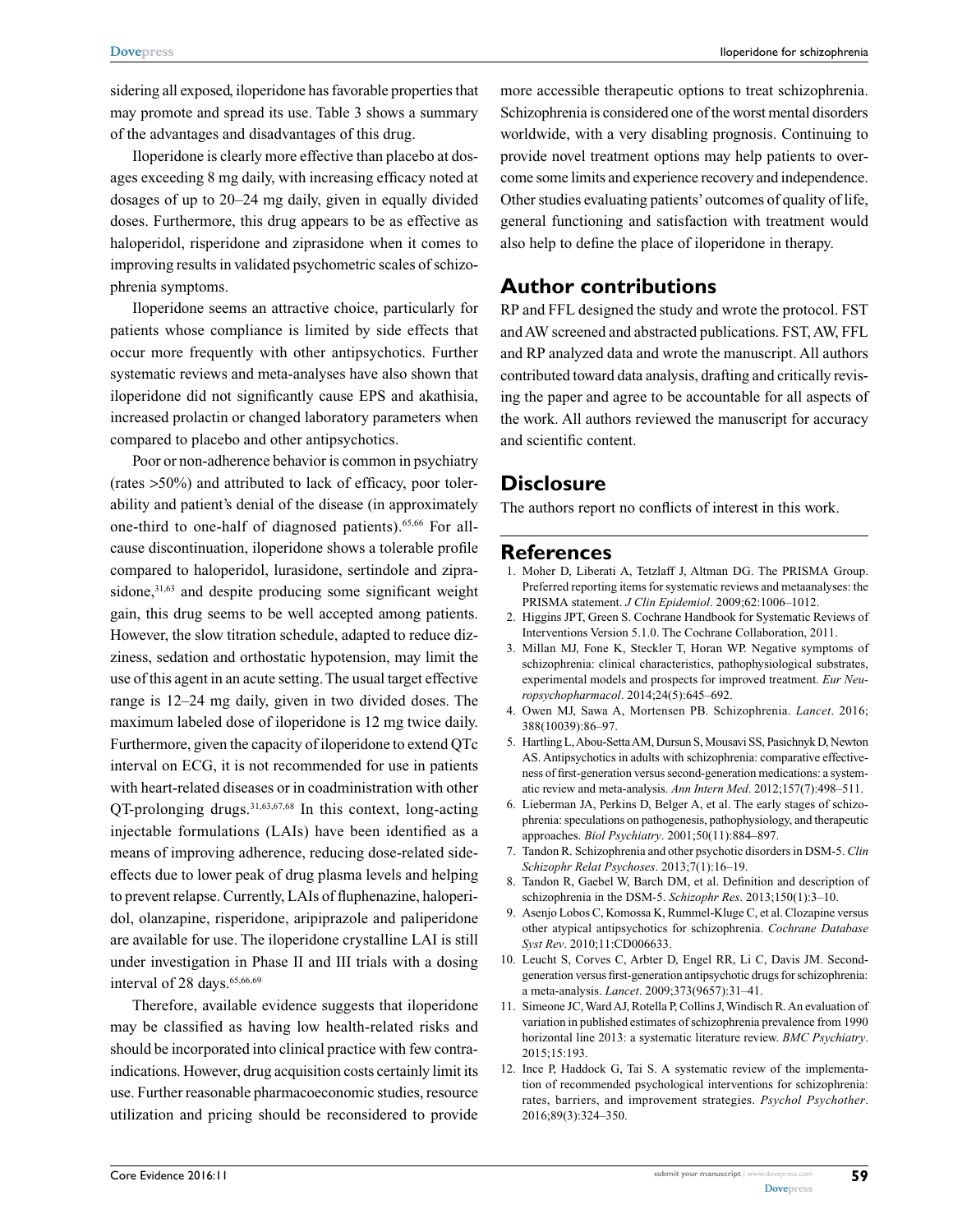- 13. Laurens KR, Cullen AE. Toward earlier identification and preventative intervention in schizophrenia: evidence from the London Child Health and Development Study. *Soc Psychiatry Psychiatr Epidemiol*. 2016;51(4):475–491.
- 14. Fusar-Poli P, Carpenter WT, Woods SW, McGlashan TH. Attenuated psychosis syndrome: ready for DSM-5.1? *Annu Rev Clin Psychol*. 2014;10:155–192.
- 15. Cloutier M, Aigbogun MS, Guerin A, et al. The economic burden of schizophrenia in the United States in 2013. *J Clin Psychiatry*. 2016;77(6): 764–771.
- 16. Siever LJ, Davis KL. The pathophysiology of schizophrenia disorders: perspectives from the spectrum. *Am J Psychiatry*. 2004;161(3): 398–413.
- 17. Cioffi CL. Modulation of NMDA receptor function as a treatment for schizophrenia. *Bioorg Med Chem Lett*. 2013;23(18):5034–5044.
- 18. Coyle JT. The glutamatergic dysfunction hypothesis for schizophrenia. *Harv Rev Psychiatry*. 1996;3(5):241–253.
- 19. Javitt DC. Glutamate and schizophrenia: phencyclidine, N-methyl-D-aspartate receptors, and dopamine-glutamate interactions. *Int Rev Neurobiol*. 2007;78:69–108.
- 20. Landek-Salgado MA, Faust TE, Sawa A. Molecular substrates of schizophrenia: homeostatic signaling to connectivity. *Mol Psychiatry*. 2016;21(1):10–28.
- 21. Sigmundsson T, Suckling J, Maier M, et al. Structural abnormalities in frontal, temporal, and limbic regions and interconnecting white matter tracts in schizophrenic patients with prominent negative symptoms. *Am J Psychiatry*. 2001;158(2):234–243.
- 22. Ellison-Wright I, Bullmore E. Meta-analysis of diffusion tensor imaging studies in schizophrenia. *Schizophr Res*. 2009;108(1–3):3–10.
- 23. Olabi B, Ellison-Wright I, McIntosh AM, Wood SJ, Bullmore E, Lawrie SM. Are there progressive brain changes in schizophrenia? A meta-analysis of structural magnetic resonance imaging studies. *Biol Psychiatry*. 2011;70(1):88–96.
- 24. Davis KL, Stewart DG, Friedman JI, et al. White matter changes in schizophrenia: evidence for myelin-related dysfunction. *Arch Gen Psychiatry*. 2003;60(5):443–456.
- 25. Moore TH, Zammit S, Lingford-Hughes A, et al. Cannabis use and risk of psychotic or affective mental health outcomes: a systematic review. *Lancet*. 2007;370(9584):319–328.
- 26. Roussos P, Haroutunian V. Schizophrenia: susceptibility genes and oligodendroglial and myelin related abnormalities. *Front Cell Neurosci*. 2014;8:5.
- 27. Hall J, Trent S, Thomas KL, O'Donovan MC, Owen MJ. Genetic risk for schizophrenia: convergence on synaptic pathways involved in plasticity. *Biol Psychiatry*. 2015;77(1):52–58.
- 28. Muller N, Myint AM, Schwarz MJ. Inflammation in schizophrenia. *Adv Protein Chem Struct Biol*. 2012;88:49–68.
- 29. Drexhage RC, Weigelt K, van Beveren N, et al. Immune and neuroimmune alterations in mood disorders and schizophrenia. *Int Rev Neurobiol*. 2011;101:169–201.
- 30. Bawa P, Pradeep P, Kumar P, Choonara YE, Modi G, Pillay V. Multitarget therapeutics for neuropsychiatric and neurodegenerative disorders. *Drug Discov Today*. Epub 2016 Aug 6.
- 31. Leucht S, Cipriani A, Spineli L, et al. Comparative efficacy and tolerability of 15 antipsychotic drugs in schizophrenia: a multiple-treatments meta-analysis. *Lancet*. 2013;382(9896):951–962.
- 32. Winlow W, Profit L, Chrisp P. Aripiprazole: the evidence of its therapeutic impact in schizophrenia. *Core Evid*. 2006;1(4):251–264.
- 33. Kantrowitz J, Citrome L. Paliperidone: the evidence of its therapeutic value in schizophrenia. *Core Evid*. 2008;2(4):261–271.
- 34. Bruijnzeel D, Suryadevara U, Tandon R. Antipsychotic treatment of schizophrenia: an update. *Asian J Psychiatr*. 2014;11:3–7.
- 35. Miyamoto S, Miyake N, Jarskog LF, Fleischhacker WW, Lieberman JA. Pharmacological treatment of schizophrenia: a critical review of the pharmacology and clinical effects of current and future therapeutic agents. *Mol Psychiatry*. 2012;17(12):1206–1227.
- 36. Tandon R. Antipsychotics in the treatment of schizophrenia: an overview. *J Clin Psychiatry*. 2011;72(suppl 1):4–8.
- 37. Keshavan MS, Lawler AN, Nasrallah HA, Tandon R. New drug developments in psychosis: challenges, opportunities and strategies. *Prog Neurobiol*. Epub 2016 Aug 9.
- 38. Correll CU, Leucht S, Kane JM. Lower risk for tardive dyskinesia associated with second-generation antipsychotics: a systematic review of 1-year studies. *Am J Psychiatry*. 2004;161(3):414–425.
- 39. Arif SA, Mitchell MM. Iloperidone: a new drug for the treatment of schizophrenia. *Am J Health Syst Pharm*. 2011;68(4):301–308.
- 40. Dopheide JA. Iloperidone: does it have a meaningful place in therapy? *Am J Health Syst Pharm*. 2011;68(4):297.
- 41. Corbett R, Griffiths L, Shipley JE, et al. Iloperidone: preclinical profile and early clinical evaluation. *CNS Drug Rev*. 1997;3(2):120–147.
- 42. Orsolini L, Tomasetti C, Valchera A, et al. An update of safety of clinically used atypical antipsychotics. *Expert Opin Drug Saf*. 2016;15(10):1329–1347.
- 43. Citrome L. Iloperidone: chemistry, pharmacodynamics, pharmacokinetics and metabolism, clinical efficacy, safety and tolerability, regulatory affairs, and an opinion. *Expert Opin Drug Metab Toxicol*. 2010;6(12):1551–1564.
- 44. Mortimer AM. Symptom rating scales and outcome in schizophrenia. *Br J Psychiatry Suppl*. 2007;50:s7–s14.
- 45. Suzuki T, Uchida H, Sakurai H, et al. Relationships between global assessment of functioning and other rating scales in clinical trials for schizophrenia. *Psychiatry Res*. 2015;227(2–3):265–269.
- 46. Leucht S. Measurements of response, remission, and recovery in schizophrenia and examples for their clinical application. *J Clin Psychiatry*. 2014;75(suppl 1):8–14.
- 47. Cutler AJ, Kalali AH, Weiden PJ, Hamilton J, Wolfgang CD. Four-week, double-blind, placebo- and ziprasidone-controlled trial of iloperidone in patients with acute exacerbations of schizophrenia. *J Clin Psychopharmacol*. 2008;28(7 suppl 1):S20–S28.
- 48. Lavedan C, Volpi S, Polymeropoulos MH, Wolfgang CD. Effect of a ciliary neurotrophic factor polymorphism on schizophrenia symptom improvement in an iloperidone clinical trial. *Pharmacogenomics*. 2008;9(3):289–301.
- 49. Thompson A, Lavedan C, Volpi S. Absence of weight gain association with the HTR2C – 759C/T polymorphism in patients with schizophrenia treated with iloperidone. *Psychiatry Res*. 2010;175(3):271–273.
- 50. Volpi S, Heaton C, MacK K, et al. Whole genome association study identifies polymorphisms associated with QT prolongation during iloperidone treatment of schizophrenia. *Mol Psychiatry*. 2009;14(11):1024–1031.
- 51. Potkin SG, Litman RE, Torres R, Wolfgang CD. Efficacy of iloperidone in the treatment of schizophrenia: initial phase 3 studies. *J Clin Psychopharmacol*. 2008;28(7 suppl 1):S4–S11.
- 52. Citrome L, Meng X, Hochfeld M, Stahl SM. Efficacy of iloperidone in the short-term treatment of schizophrenia: a post hoc analysis of pooled patient data from four phase III, placebo- and active-controlled trials. *Hum Psychopharmacol*. 2012;27(1):24–32.
- 53. Potkin SG, Preskorn S, Hochfeld M, Meng X. A thorough QTc study of 3 doses of iloperidone including metabolic inhibition via CYP2D6 and/or CYP3A4 and a comparison to quetiapine and ziprasidone. *J Clin Psychopharmacol*. 2013;33(1):3–10.
- 54. Weiden PJ, Manning R, Wolfgang CD, et al. A randomized trial of iloperidone for prevention of relapse in schizophrenia: the REPRIEVE study. *CNS Drugs*. 2016;30(8):735–747.
- 55. Citrome L, Weiden PJ, Alva G, et al. Switching to iloperidone: an omnibus of clinically relevant observations from a 12-week, openlabel, randomized clinical trial in 500 persons with schizophrenia. *Clin Schizophr Relat Psychoses*. 2015;8(4):183–195.
- 56. Weiden PJ, Citrome L, Alva G, et al. A trial evaluating gradual- or immediate-switch strategies from risperidone, olanzapine, or aripiprazole to iloperidone in patients with schizophrenia. *Schizophr Res*. 2014;153(1–3):160–168.